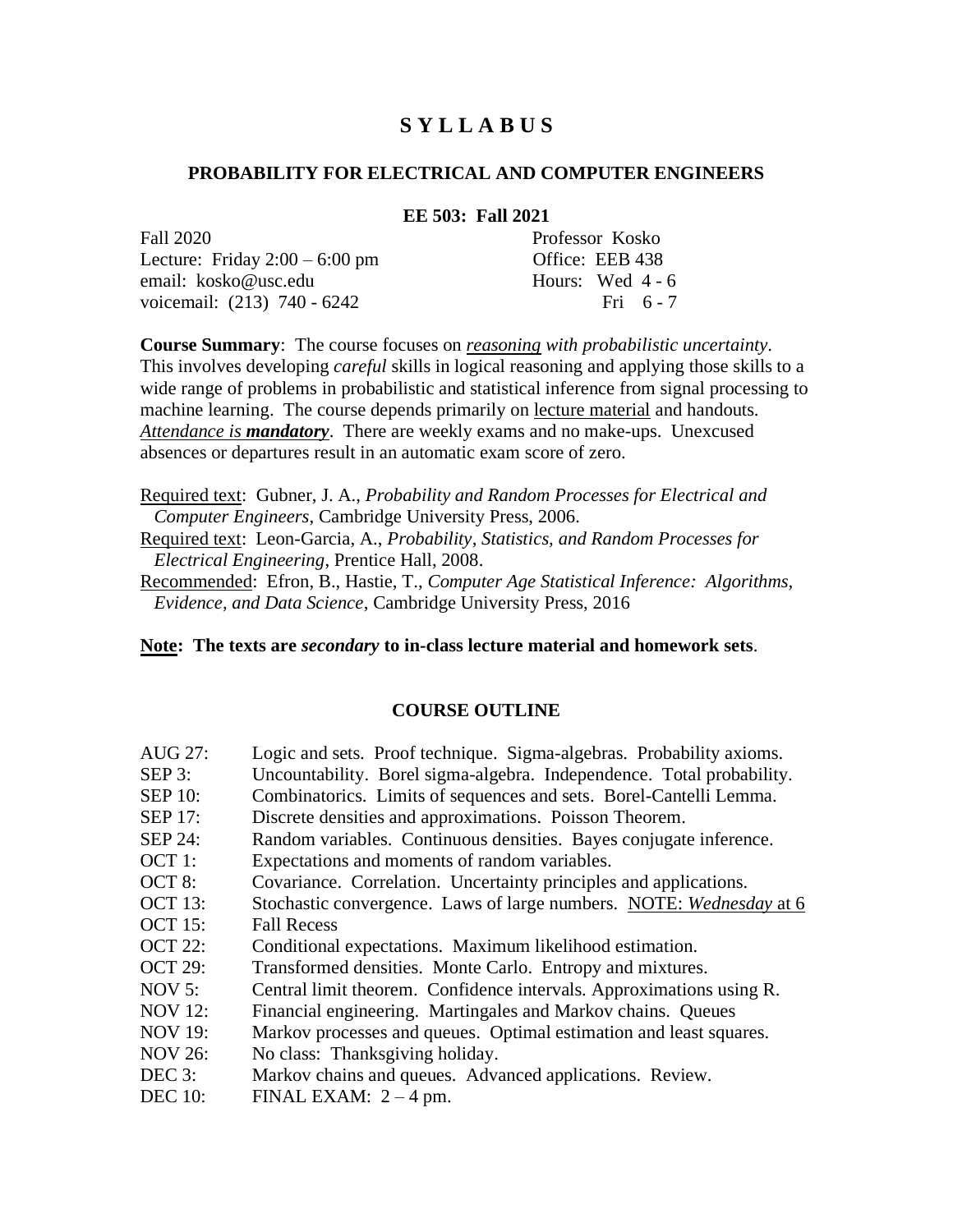### **GRADING PROCEDURE**

**Summary:** Class grade depends on weekly exams and the final exam. Homework problems are optional. Homework problems from the text do not count. Homework handouts count as extra credit.

- **1. Weekly Exams**. 13 weekly exams. **Closed book**. 10 minutes per exam. No makeup exams. Each weekly exam is worth 6 points. Missed exams earn 0 points. The total weekly-exam score counts as 60 points or 60% of the final grade. The total weekly-exam score sums your 10 best midterm exam scores. We ignore your three worst scores. Algorithm: Label your weekly exam scores from lowest to highest:  $w_1 \leq K \leq w_{13}$ . Then  $w_4 + L + w_{13}$  is your total weekly-exam score. Class attendance is *mandatory*. **Unexcused absences get an automatic exam score of zero for that session's exam grade.**
- 2. **Final Exam**. Worth 40 points. Cumulative. **Closed book**.
- 3. **Homework Problems**. Textbook problems are checked but not graded. Homework handout problems are graded but count only as optional points. They count at most as 10 points if *all* homework sets turned in and accurately worked. Grade remains as is if only some homework turned in. How much homework affects which cases is at the discretion of the instructor and the teaching assistant. Students may discuss homework problems among themselves but each student must do his or her own work. Cheating warrants an F in the course. Turning in identical homework sets counts as cheating.
- 4. **Course Grade**. 100 points possible in course.
- A if 90 100 points
- B if 80 89 points
- C if 70 79 points
- D if  $60 69$  points
- $F$  if  $0 59$  points.
- 5. **Cheating**. Not tolerated on homework or exams. Penalty ranges from F on exam to F in course to recommended expulsion.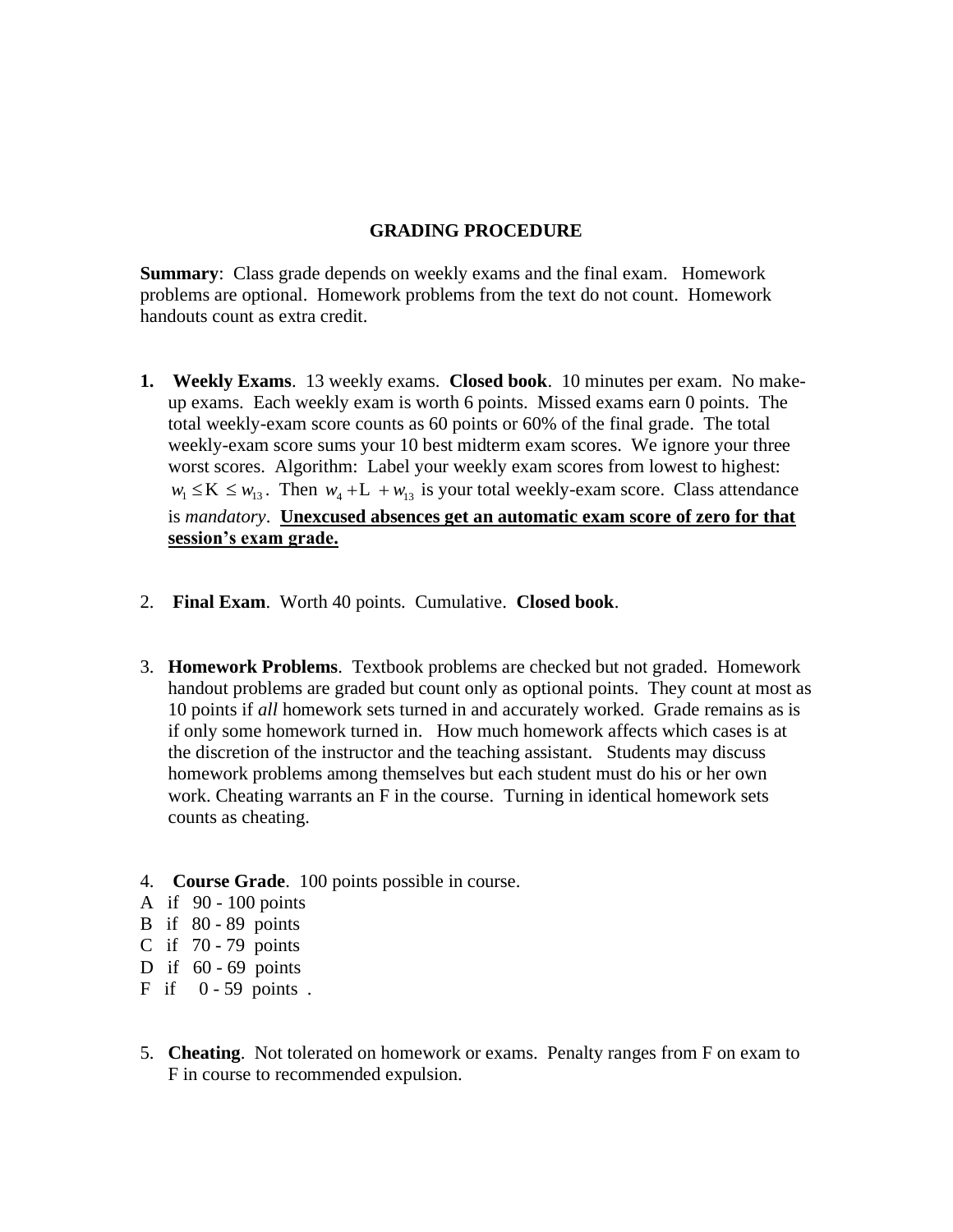**6. Statement for Students with Disabilities**. Any student requesting academic accommodations based on a disability is required to register with Disability Services and Programs (DSP) each semester. A letter of verification for approved accommodations can be obtained from DSP. Please be sure the letter is delivered to me (or to TA) as early in the semester as possible. DSP is located in STU 301 and is open 8:30 a.m.–5:00 p.m., Monday through Friday. The phone number for DSP is (213) 740-0776.

**7. Statement on Academic Integrity.** USC seeks to maintain an optimal learning environment. General principles of academic honesty include the concept of respect for the intellectual property of others, the expectation that individual work will be submitted unless otherwise allowed by an instructor, and the obligations both to protect one's own academic work from misuse by others as well as to avoid using another's work as one's own. All students are expected to understand and abide by these principles. *Scampus,* the Student Guidebook, contains the Student Conduct Code in Section 11.00, while the recommended sanctions are located in Appendix A:

[http://www.usc.edu/dept/publications/SCAMPUS/gov/.](http://www.usc.edu/dept/publications/SCAMPUS/gov/) Students will be referred to the Office of Student Judicial Affairs and Community Standards for further review, should there be any suspicion of academic dishonesty. The Review process can be found at: [http://www.usc.edu/student-affairs/SJACS/.](http://www.usc.edu/student-affairs/SJACS/)

# **8. Academic Conduct**

Plagiarism – presenting someone else's ideas as your own, either verbatim or recast in your own words – is a serious academic offense with serious consequences. Please familiarize yourself with the discussion of plagiarism in *SCampus* in Section 11, *Behavior Violating University Standards*  [https://scampus.usc.edu/1100-behavior-violating-university-standards-and](https://scampus.usc.edu/1100-behavior-violating-university-standards-and-appropriate-sanctions/)[appropriate-sanctions.](https://scampus.usc.edu/1100-behavior-violating-university-standards-and-appropriate-sanctions/) Other forms of academic dishonesty are equally unacceptable. See additional information in *SCampus* and university policies on scientific misconduct, [http://policy.usc.edu/scientific-misconduct.](http://policy.usc.edu/scientific-misconduct/)

Discrimination, sexual assault, and harassment are not tolerated by the university. You are encouraged to report any incidents to the *Office of Equity and Diversity* [http://equity.usc.edu](http://equity.usc.edu/) or to the *Department of Public Safety* [http://capsnet.usc.edu/department/department-public-safety/online-forms/contact](http://capsnet.usc.edu/department/department-public-safety/online-forms/contact-us)[us.](http://capsnet.usc.edu/department/department-public-safety/online-forms/contact-us) This is important for the safety of the whole USC community. Another member of the university community – such as a friend, classmate, advisor, or faculty member – can help initiate the report, or can initiate the report on behalf of another person. *The Center for Women and Men* http://www.usc.edu/studentaffairs/cwm/ provides 24/7 confidential support, and the sexual assault resource center webpage [http://sarc.usc.edu](http://sarc.usc.edu/) describes reporting options and other resources.

# **9. Support Systems**

A number of USC's schools provide support for students who need help with scholarly writing. Check with your advisor or program staff to find out